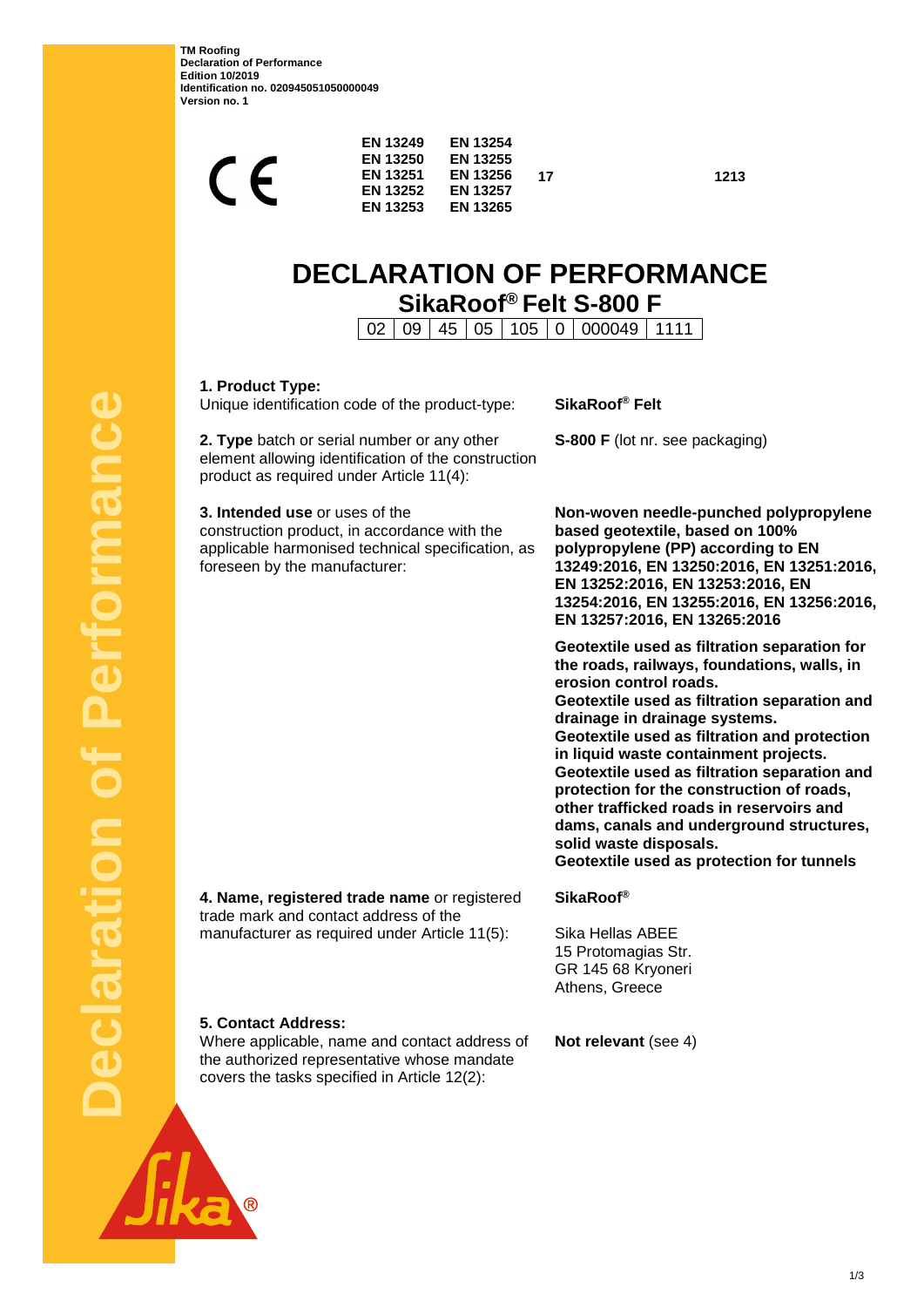## **6. AVCP:**

System or systems of assessment and verification of constancy of performance of the construction product as set out in CPR, Annex V:

### **7. Notified body:**

In case of the declaration of performance concerning a construction product covered by a harmonised standard:

### **1213**

**System 2+**

Notified factory production control certification body No. 1213 performed the initial inspection of the manufacturing plant and of factory production control and the continuous surveillance, assessment and evaluation of factory production control and issued the certificate of conformity of the factory production control (FPC) 7051.

#### **8. Notified body:**

In case of the declaration of performance concerning a construction product for which a European Technical Assessment has been issued:

### **Not relevant** (see 7)

#### **9. Declared performance**

| <b>Essential</b><br>characteristics              | Performance                                                                                                                         | <b>Test Standard</b> | <b>Harmonized Technical</b><br><b>Specification</b> |
|--------------------------------------------------|-------------------------------------------------------------------------------------------------------------------------------------|----------------------|-----------------------------------------------------|
| Tensile Strength,                                |                                                                                                                                     | EN ISO 10319         |                                                     |
| transversal                                      | 10,0 kN/m (- 1,5)                                                                                                                   |                      |                                                     |
| <b>Tensile Strength,</b><br>longitudinal         | 6,5 kN/m (- 0,9)                                                                                                                    | EN ISO 10319         |                                                     |
| <b>Elongation at break,</b><br>transversal       | 100% (±25%)                                                                                                                         | EN ISO 10319         |                                                     |
| <b>Elongation at break,</b><br>longitudinal      | 100% (±25%)                                                                                                                         | EN ISO 10319         |                                                     |
| <b>Static Puncture (CBR</b><br>test)             | 1500 N (-10 %)                                                                                                                      | <b>EN ISO 12236</b>  |                                                     |
| <b>Dynamic perforation</b><br>(cone drop test)   | 5,0 mm $(\pm 1, 0 \text{ mm})$                                                                                                      | <b>EN ISO 13433</b>  | EN 13249:2016<br>EN 13250:2016<br>EN 13251:2016     |
| <b>Pyramid puncture</b>                          | 750 (-75)                                                                                                                           | EN 14574             | EN 13252:2016<br>EN 13253:2016                      |
| <b>Characteristic opening</b><br>size            | 70 µm (±20)                                                                                                                         | EN ISO 12956         | EN 13254:2016<br>EN 13255:2016                      |
| <b>Water permeability</b><br>normal to the plane | 30 $I(s \, m^2)$ (-9)                                                                                                               | EN ISO 11058         | EN 13256:2016<br>EN 13257:2016                      |
| Water flow in the plane<br>(20 kPa, i=1)         | 11 $*$ 10 <sup>-6</sup> m <sup>2</sup> /s (-3,9 $*$ 10 <sup>-6</sup> )                                                              | EN ISO 12958         | EN 13265:2016                                       |
| <b>Weathering resistance</b>                     | To be covered within 1 day<br>after installation                                                                                    | EN 12224             |                                                     |
| <b>Oxidation resistance</b>                      | Durable in natural soil with<br>4 <ph<9 and="" soil="" temperature<br="">&lt;25 °C for a minimum of 25<br/>year service life</ph<9> | EN ISO 13438         |                                                     |
| Dangerous substances                             | Less than required by national<br>regulations in EU Member<br>states                                                                |                      |                                                     |